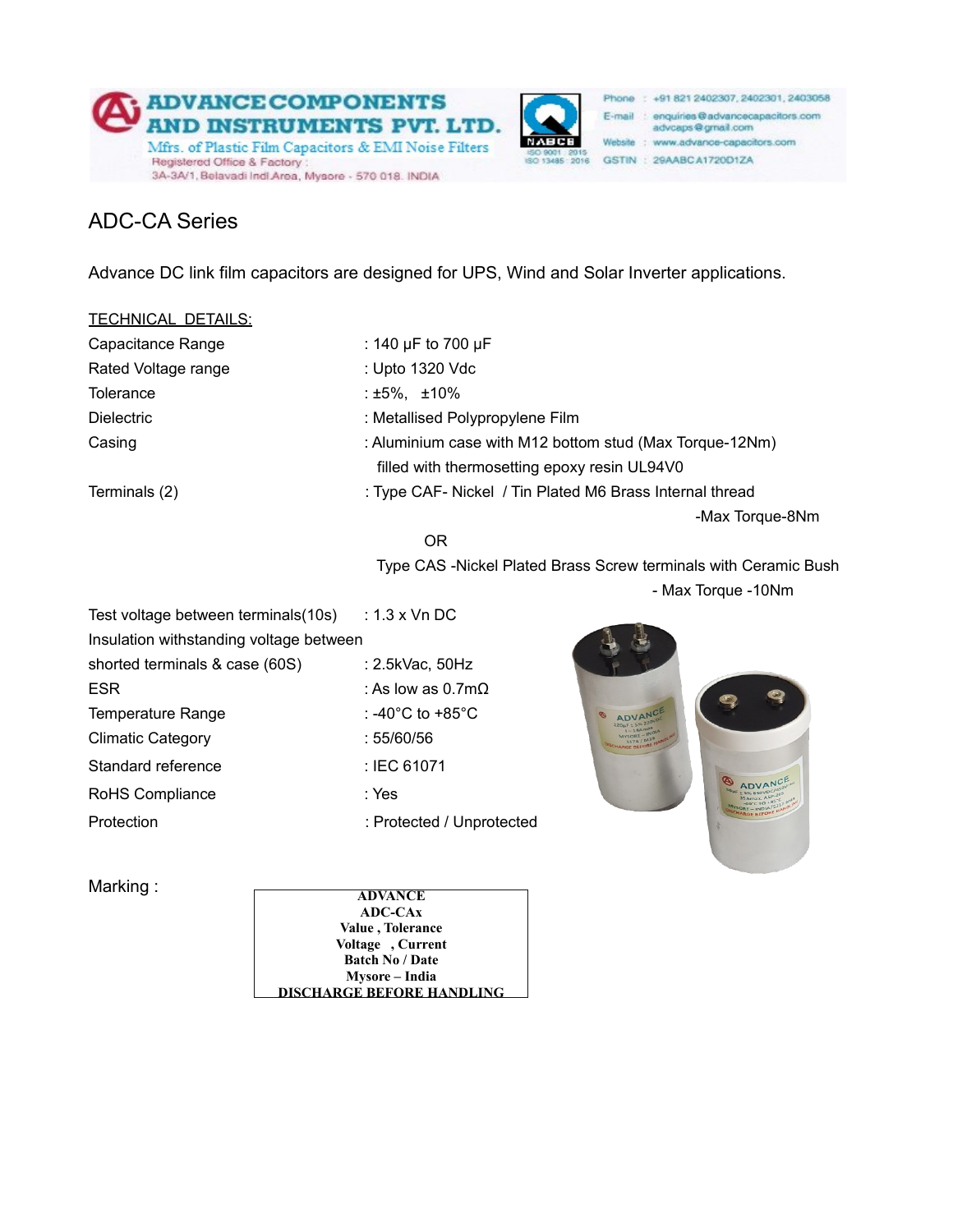



Phone : +91 821 2402307, 2402301, 2403058 E-mail : enquiries@advancecapacitors.com advcaps@gmail.com Website : www.advance-capacitors.com 80 8001 2015<br>80 13485 2016 GSTIN : 29AABCA1720D1ZA

## **Standard Capacitor Range:**

| <b>Rated DC</b><br>voltage | Capacitance<br>$@$ 1kHz | <b>Current Max</b><br>A | <b>Case Dimensions (mm)</b><br>$D \times L1$ | <b>Case Dimensions (mm)</b><br>D x L1 |
|----------------------------|-------------------------|-------------------------|----------------------------------------------|---------------------------------------|
| <b>VDC</b>                 |                         |                         | <b>ADC-CAF</b>                               | <b>ADC-CAS</b>                        |
| 900                        | 300 μF                  | 40                      | 100 x 133                                    | $100 \times 130$                      |
|                            | 360 μF                  | 40                      | 116 x 133                                    | 116 x 130                             |
|                            | $400 \mu F$             | 40                      | 116 x 133                                    | 116 x 130                             |
|                            | 430 µF                  | 40                      | 116 x 133                                    | 116 x 130                             |
|                            | 475 µF                  | 60                      | 136 x 133                                    | 136 x 130                             |
|                            | 495 µF                  | 60                      | 136 x 133                                    | 136 x 130                             |
|                            | 540 µF                  | 60                      | 136 x 133                                    | 136 x 130                             |
|                            | 630 µF                  | 60                      | 136 x 133                                    | 136 x 130                             |
|                            | $610 \mu F$             | 60                      | 136 x 133                                    | 136 x 130                             |
|                            | <b>700 μF</b>           | 60                      | 136 x 188                                    | 136 x 185                             |
| 1320                       | $140 \mu F$             | 25                      | 116 x 98                                     | $116 \times 95$                       |
|                            | $180 \mu F$             | 30                      | 116 x 98                                     | $116 \times 95$                       |
|                            | $200 \mu F$             | 40                      | 116 x 98                                     | $116 \times 95$                       |
|                            | $260 \mu F$             | 45                      | 116 x 98                                     | 116 x 95                              |
|                            | $290 \mu F$             | 50                      | 116 x 98                                     | $116 \times 95$                       |
|                            | 310 µF                  | 52                      | 116 x 98                                     | $116 \times 95$                       |
|                            | 330 µF                  | 55                      | 136 x 95                                     | 136 x 95                              |
|                            | 360 μF                  | 58                      | 116 x 183                                    | 116 x 180                             |
|                            | 390 μF                  | 62                      | 116 x 183                                    | 116 x 180                             |
|                            | $400 \mu F$             | 65                      | 116 x 183                                    | 116 x 180                             |
|                            | 440 μF                  | 70                      | 116 x 183                                    | 116 x 180                             |
|                            | 480 μF                  | 72                      | 116 x 183                                    | 116 x 180                             |
|                            | 560 µF                  | 75                      | 136 x 183                                    | 136 x 180                             |
|                            | 590 μF                  | 80                      | 136 x 183                                    | 136 x 180                             |
|                            | 630 µF                  | 90                      | 136 x 183                                    | 136 x 180                             |